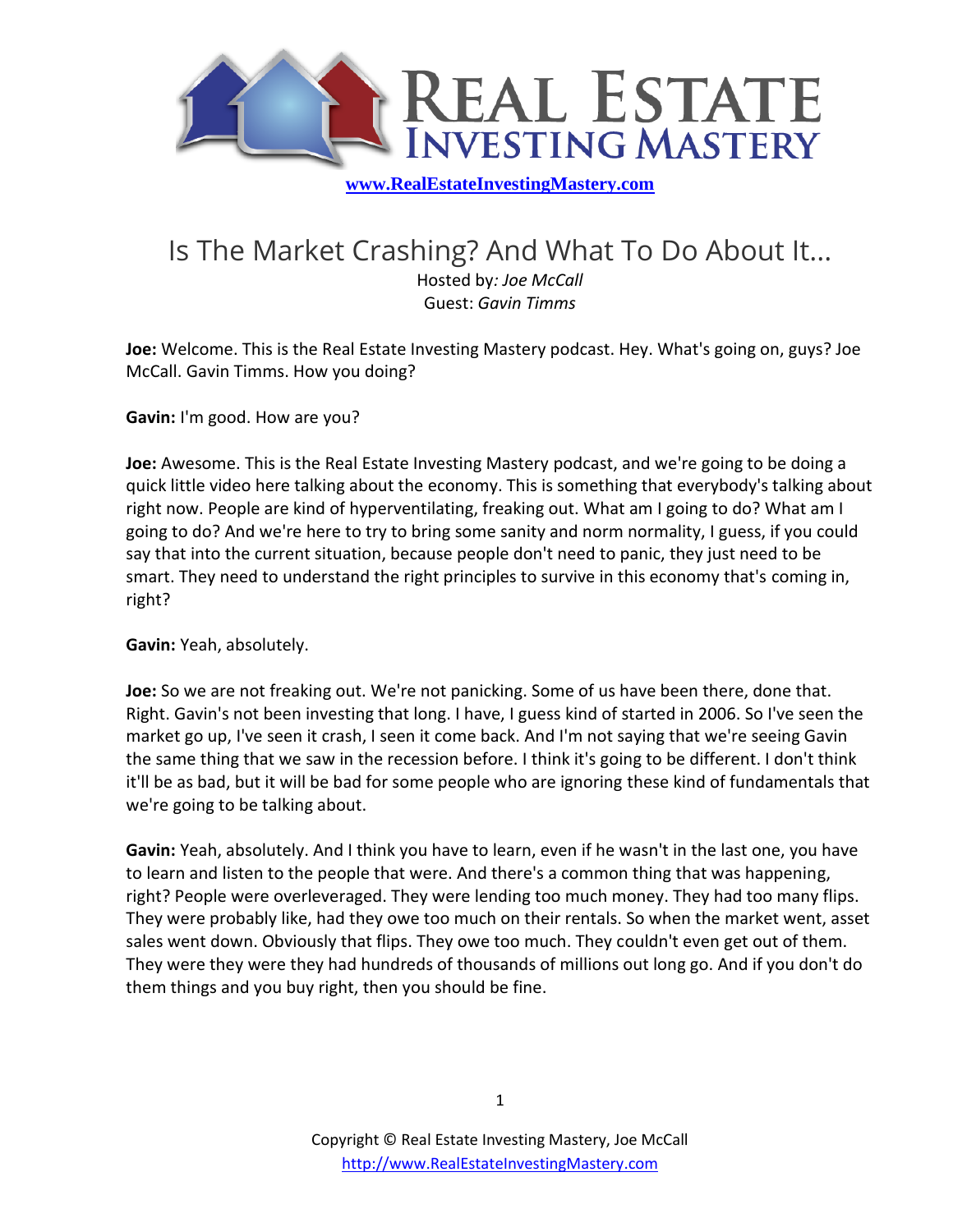

**Joe:** Yeah. And let me be super, super clear. There will always be opportunity out there in this market if you know how to find deals and you don't ignore these fundamentals. So we got six points that we're going to be talking about here on how to survive and profit in this recession that we're coming into. And I really do believe we are coming into a recession. And some of you may say we're already there. I mean, inflation's at a 40 year high. Interest rates are at a 12 year high. Interest rates have almost doubled in the last year and a half for mortgages. So the average median price home, the payments are \$800 more per month than they were about a year ago. So a lot of things are changing. Houses are still selling, though. Right. And here's the crazy thing. You could rattle off all of these stats about how the housing market's going to crash and whatnot and we're going to be in a long, deep recession. And inflation is super high, gas is real expensive and the world is falling apart. However, Gavin I was playing cards Saturday night with some friends and one of them is a rehab here and he just finished a house within the last week, had 2025 showings in the first day and over seven offers and he sold it. Forget the price of the home, but he sold it for about 20 grand over asking price still even now in this kind of economy. So here's the thing. There is still a huge demand for housing. You people always need a roof over their heads, right?

**Gavin:** Yeah. That's never going to change is. No, I mean, that that's always going to be the case and you've just got to get good at finding deals.

**Joe:** Yeah, well, and here's what we're going to be talking about in this little video here. You got to be good at finding the deals that your buyers want. And so there's a lot of things we're gonna be talking about down here. I just want you all to know, like, if you look at this generation that's coming into the peak homebuying age and I forget which generation is called Y, Z, X, millennials, whatever, that group, they're in their twenties and thirties now and they're getting married, starting families, they're buying houses. It's the biggest generation of that age that we've ever had. Right? So we have a strong demand for housing that's not going away anytime soon. I mean, unless the interest rate goes to 15%, I don't know. But if you look at historically the last 5000 years or whatever, interest rates are really still at a very low rate. Now, it may still go up, but here's my point. There's always going to be a strong demand for housing. So if you want to prosper as a real estate investor, it's real simple. Find out where that demand is going and then race and get ahead of it. So Gavin and I recently created a PDF Guide Roadmap to how to and how to survive and thrive in this coming economic recession. Because obviously we're seeing inflation that's not going away anytime soon, higher interest rates, that's not going away anytime soon. So how are we as real estate investors going to pivot and adjust? I can promise you this. The things that worked a couple, three years ago are not going to be working tomorrow. And we need to be. Very aware and cognizant of what's going on. So Gavin and I created a free resource for you guys that you can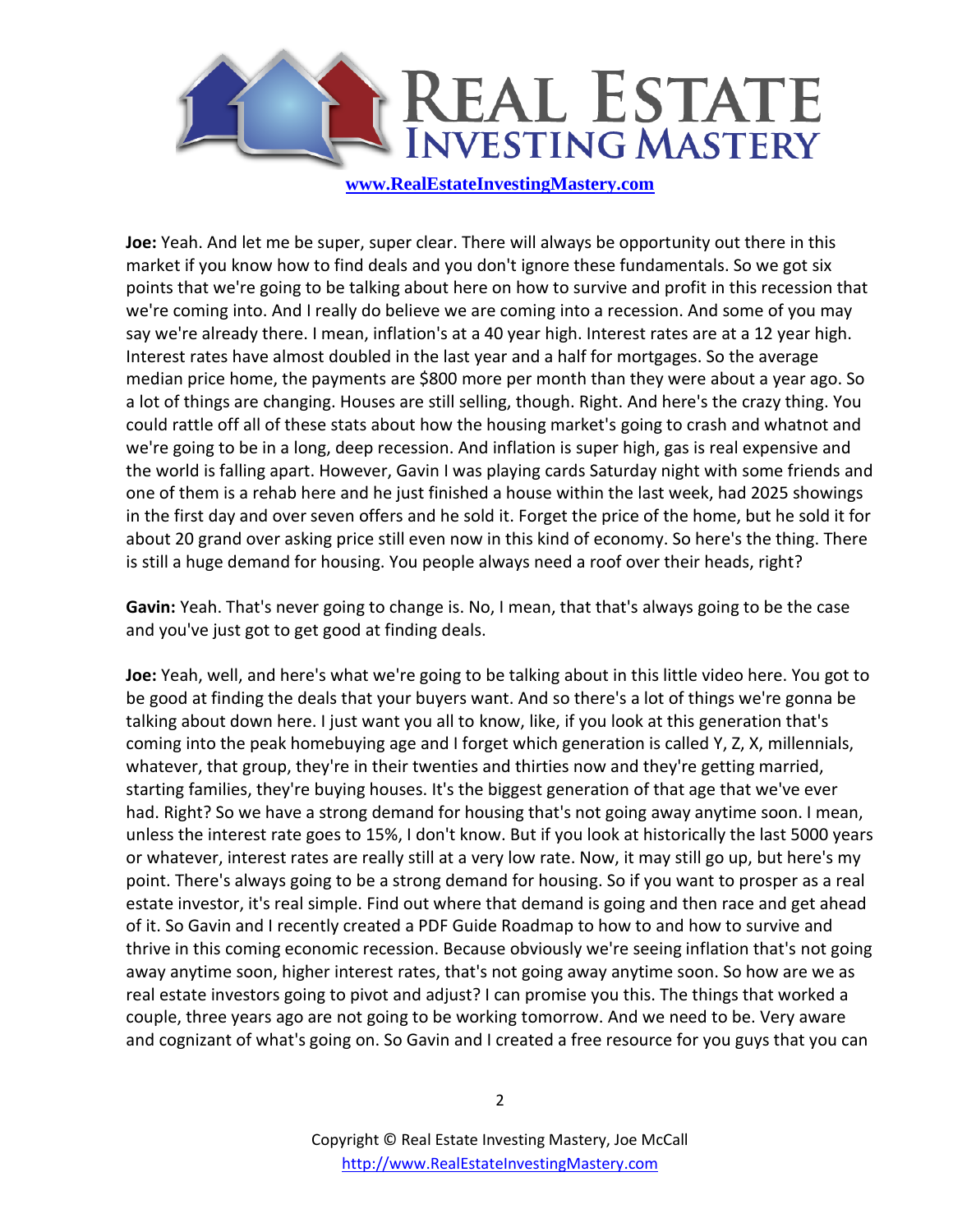

get it at RTI proof dot com. And it's a guide roadmap to surviving this coming economic recession. Okay. And so it seems like we're getting mixed signals. The economy going down. Is the economy going up? Is housing going down? It doesn't matter what we think. We're not going to be in the predicting game. Right. But what we are going to do is we're going to show you some really simple, basic things that you need to understand to survive and thrive in this coming economic recession. So if you want a free PDF, a road map of what we're talking about here, and we're going to do a lot of content over this next week about this. Go to RTI proof dot com. It's 100% free, no strings attached. And we've got some sites that we're going to share you as well. Let me see if I can open them up. Boom. There we go. All right. So you already got ready for this. Okay. Let me see if I can change my thing there. All right. Now, here are some important keys to profit. We're going to be diving more deeply into this stuff in the coming days here, because I think this is important to understand. And Gavin, you brought this to my attention the other day when we had a mastermind with some of our coaching students. And it was amazing, by the way, we had students from all over the country come. We have students there that we're doing over 120 grand a month, wholesale fees averaging over 100 grand a month. But talk about this a little bit, Gavin. Never buy a property you can't wholesale. What does that mean?

**Gavin:** Yeah. So this is one of the main the biggest mistakes new investors make, right? They got a contract on a property and their attitude is, well, if the buyers aren't going to buy it, then I'll just we'll just buy ourself. And it's like, no, absolutely not. Right. You should only buy what you can wholesale. Okay. So if I get a price and everyone wants it and I can make 25,000 on the wholesale deal, then maybe it's the one I should flip. If I can then go make 75 or 80,000 on that deal. Right. Because I'm buying so low that your margins are there that really you can't go wrong. Even if things go wrong, you should still be able to make money in the worst case scenario. So you don't want to be trying out. So if you go to three buyers and they all say, no, I'm not interested, I'm uninterested, you've got to find out why. And if it's down to the price, your attitude then can't be, Well, I'm just going to buy it. And it happens all the time. Okay. And then that's when people say, I hate flipping. We lost 40 grand on this deal. And it wasn't because anything that they probably did wrong in the flip is because they didn't buy. Right. Because you make money when you buy, not when you sell in this business. So people need to be aware of that.

**Joe:** Well, and it's also a matter of, you know, if a hard money lender will not lend on your deal, it may not be a good deal to buy. And if a hard money lender won't lend you money on a deal, it may not be a good deal you can even wholesale. So I've always liked partnering with hard money lenders and other successful investors because, you know, they may be more familiar with a certain market than I am. And if they say no to my deal, no, we're not going to lend on that deal,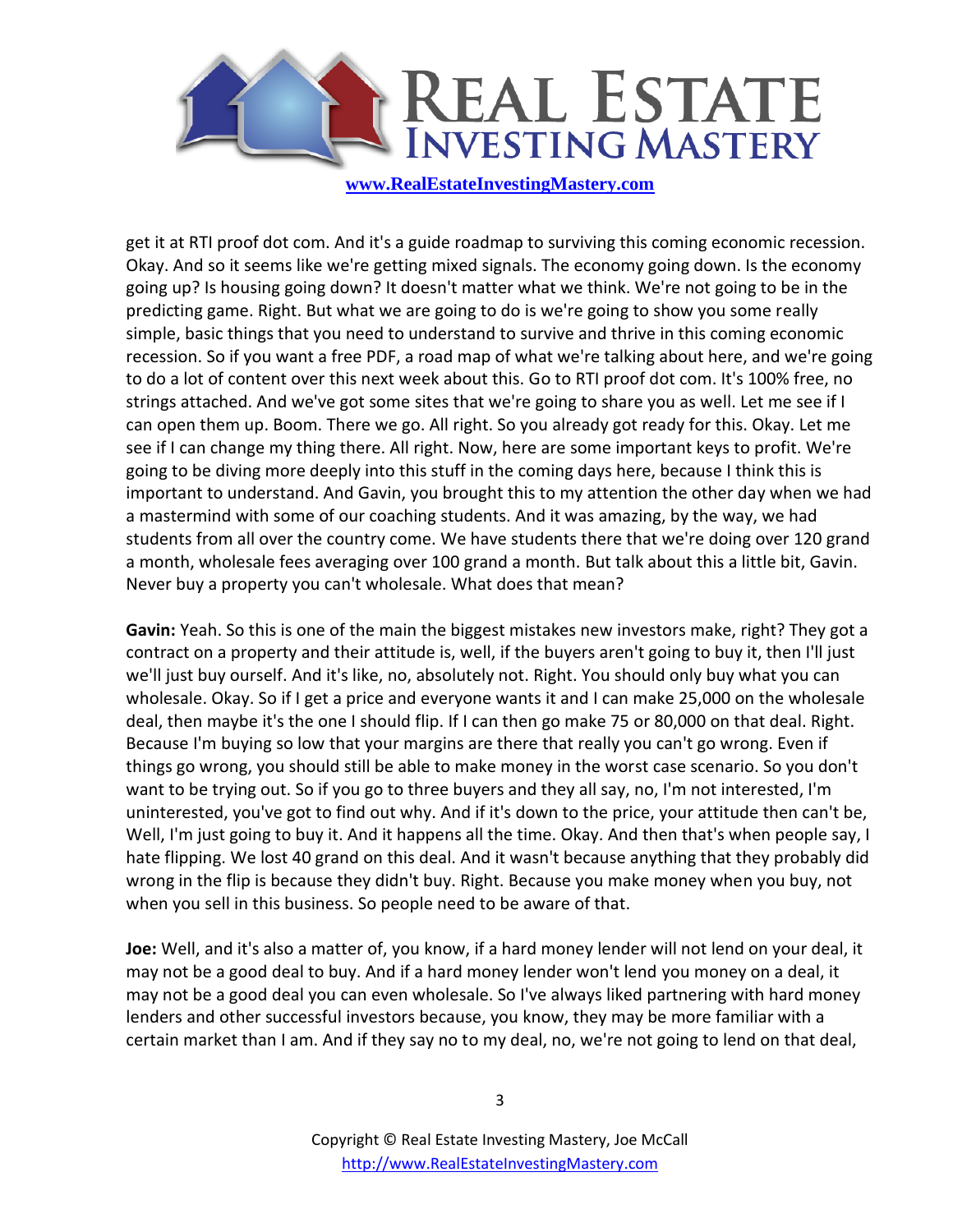

then that's a deal that I need to go back to the seller and renegotiate a lower price. So it's important to have somebody on your team, the coach or mentor or another investor hard money lender that can look at your deals and say, Yeah, I would partner with you on that. Or No, I wouldn't even lend you money on that because it's not a good deal. Right. So and what determines a good deal? Well, that is changing. That is changing now as we go forward. I mean, it depends if it's a you know, if you're in a medium priced area of like 250 grand and you're trying to wholesale a \$500,000 deal, well, maybe the rehab is are going to be a little more cautious now. Are they going to be thinking, man, I don't know. Costs are going up. Labor is going up, materials and all of that. Right. What's the market going to be like in 6 to 8 months when the rehab is done, our interest rates are going to be higher or is there still going to be a demand? We're coming into the fall. So if you cannot wholesale your deal, do not buy it. Do not think that you're smarter than everybody else and you can rehab this house and make money on it. Right. It's not worth it. You could make 20, 30 grand in six or seven months on this rehab that you were hoping to make, by the way, 70 or 80. But during that time, all of the stress, the hassle, the pain, the managing adult day care with your contractors, the inspectors take you, realtors pick you, buyers, annoying realtors and picky buyers like and the lenders and all of the money you have at risk and the liability, even after you sell it, there's the liability you still have for something that might go wrong and whatever. Right? During that time, you could have a wholesale five or six deals and made more money than if you would have kept it in rehab. Now, I would say, listen, until we figure things out in. Tell the market like we know what's going on. We you should probably wholesale everything you have. Okay. We're going to talk about this later, about having multiple exit strategies. But I would also add to this, don't buy anything that if and then rehab it unless you know that you can actually hold on to it and it'll cash flow, you can actually hold on to it and you can keep it as a rental or an Airbnb. And so you need to have multiple strategies. We're going to talk about that in a future point here now. This is going to be important as the market kind of shifts as we go from a seller's market to a buyer's market. And maybe it's going to be flat, maybe who knows, right? But there's always a gap. Whenever the market transitions and moves, there's always a gap from when sellers, they think their house is worth this, but really it's worth this. And sometimes that gap can be 6 to 12 months of patience that you need to have to be able to kind of weather the storm, ride it out for sellers expectations to come back down to reality. That makes sense. And I remember seeing this back in oh eight and nine. You know, we were making offers. We knew that house was worth because we study the market every day like we know what's going on. We talk to realtors, we talk to investors, we know what buyers are buying and the seller thinks their house is worth 500, but we know it's only worth 350. Sometimes it takes sellers 6 to 12 months. So what do you do during that time, Gavin?

4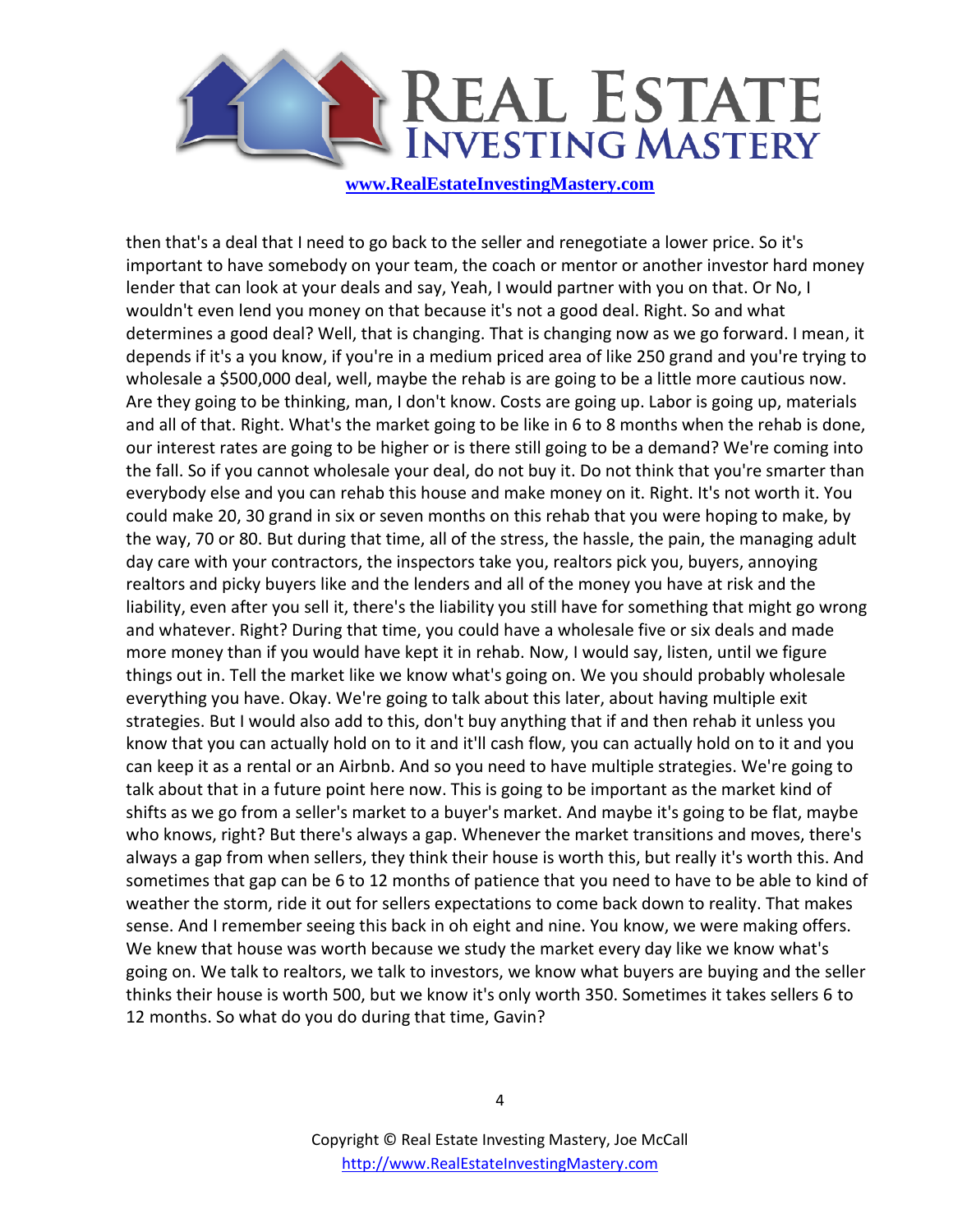

**Gavin:** Follow up.

**Joe:** Right? Absolutely follow ups, because sometimes sellers just need time to cook. They just need time to like come to reality, let reality come to them and figure out, you know what, I guess I couldn't sell it for that.

**Gavin:** And we already know. We already know if they're going to sell it. I mean, you look at it, if it's a great house, it's price, right? They're going to put it on the market. We know if it's going to sell. And but when, as Joe just said, if it's worth 350 and they want 500 grand for it, it is going to move. So I know in my next conversation it's not going to move, even though they think it will. So you adjust, but we're not going to tell them that you're just shadowing them in the follow up and you're just basically, oh, hey, Mr. Seller, so you're super confident about this move in? I'm surprised. It's a great house. Why is it not move yet? Yeah. Then you'll see the motivation change slightly from is definitely going to move. This is 100%. It's a great house in this market. So then I'm really surprised it's not moved. I thought it was going to move. So what's happening is you're seeing them soften and I'm not saying they're going to be ready now to sign at 350 or whatever number you need, but you're going to be able to start shadowing that and you're going to you're going to see over a period of time that motivation change, especially when you start sprinkling in some creative finance in that to get them a higher price. So the cash offer.

**Joe:** We're going to be talking about that also creative financing. It's really important to understand that. All right. Now what else? I'll make sure you're picking affordable markets to invest in. This is really, really critical when, you know, the markets that get hit the worst are the speculative markets. The markets that see rapid price appreciation homes are way out of most people's price ranges. So you need to be careful with those areas. Now, this is one of the reasons why I love wholesaling so much is because even if you do get a property under contract that's maybe too expensive outside of the median price range, you can always renegotiate or cancel your agreement if you have to as long as you're within the inspection period. Right. But here's the thing. If you're investing in big apartments, multifamily, especially, this is especially true. You need to focus on the demand. So if you were to take all of the houses that you've either sold or rented or whatever and ranked them from medium, from low to high, rather the prices from low to high, you'll see what's called a bell curve. All right. And the bell curve is where most of the homes are either bought or sold. And that's the area that you want to focus on. That's where you're going to find the biggest demand from retail buyers and from tenants. Okay. So I think as the economy starts to soften, my one of my predictions is going to be, which, by the way, I forgot to even mention this. And this is something a lot of people aren't even thinking about right now, student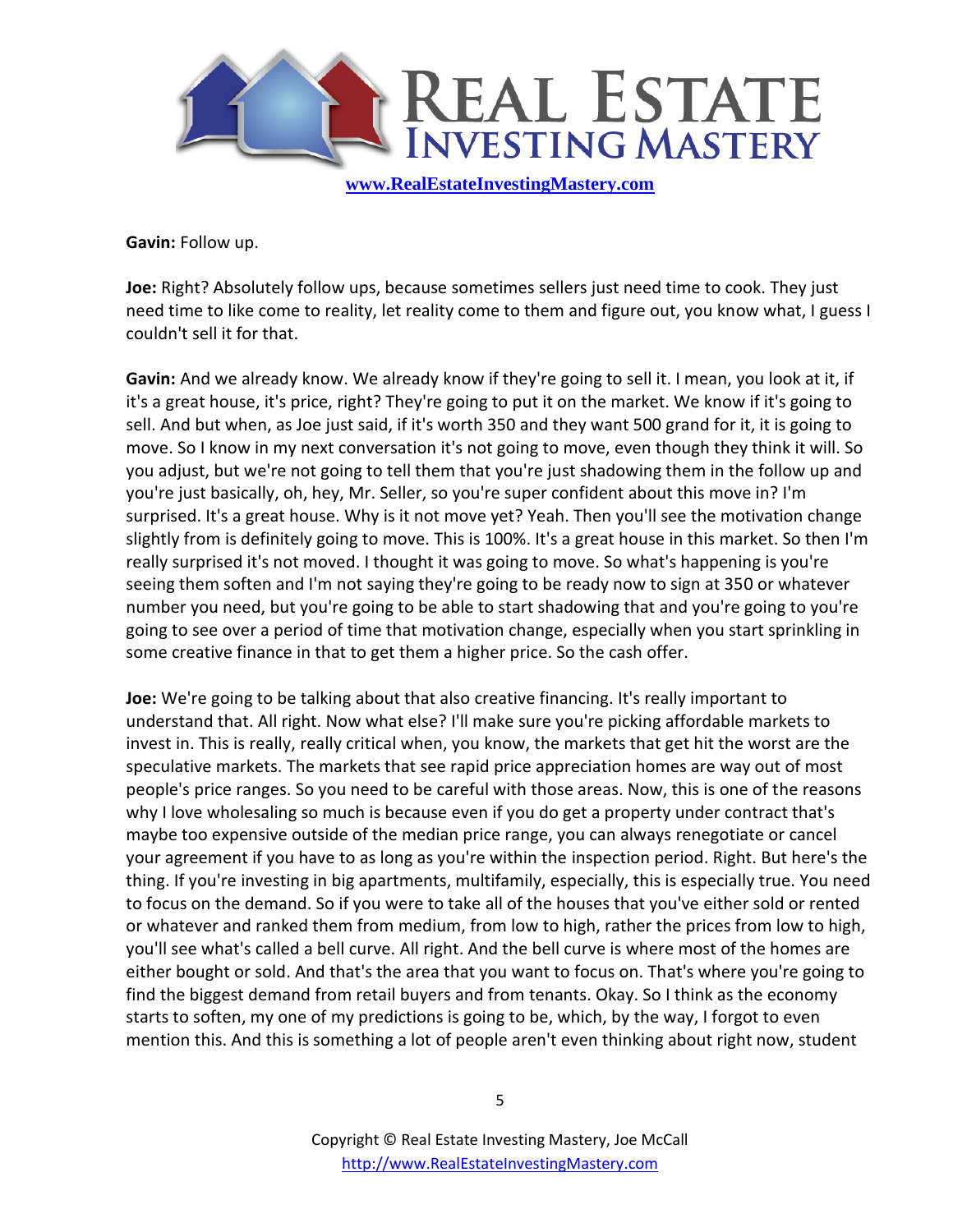

loans that people haven't had to make payments on their student loans for a couple of years now. And those are now starting to be required to have payments being made in August this summer. And so I don't know what that's going to do, but people's cash flow is getting squeezed. Their spending is getting squeezed. They're getting I heard on the news radio this morning they're interviewing somebody and she was really upset about it was like at the gas pump and they were interviewing her and she said, I'm done, I'm just done. I'm so sick of this. Like, okay, you're done now. What are you going to do? You're going to ride your bike or you're going to ride a horse to work you're done with. So what now? So people are spending a lot of money on stuff like gas, right? Well, they're going to be moving out of those 20 \$500 a month. When that lease is up, they're going to be moving into the 1500 dollar a month apartments. Right. They're going to be selling that \$450,000 house and then buying \$250,000 house. You understand? So you want to follow the demand. And very well, again, like we said before, people always need a place to live. They always need a roof over their heads. So if you want a safe, smart investment in real estate, take the median home price markets. Take the areas where right in that middle of that bell curve. And it's really easy to find you can find it, you know, on perhaps dream or list source go in to see where is the activity. And this is one of the things I really also love about real estate is it's not like the stock market where it just drops on a dime and all of a sudden the next day it's down 50%. Real estate moves very slow and so you can start to see the trends before they become full blown whole thing with the gap. All right. So you can watch what zip codes do you see most investors buying at properties in and you want to focus in on those zip codes or those parts of the country where the most demand is when anything to that game.

**Gavin:** You're exactly right. And don't overthink this either, because you can spend a lot of time on this. This is just a quick way to research. And then it's now down to obviously taking action, executing the plan. There is no such thing as well. Which market would I pick? These loads the markets just eliminate the ones is almost easy to eliminate where not to go to than where to go. Right. So you going to say the probably the California is right. Not going to the New York, Boston, Phenix, where it's going to cash flow as well as some of like the Midwest markets. South markets. Sure.

**Joe:** Yeah. Okay, cool. What's next? We got to hurry up. Create appreciation. Don't count on it. What does that mean? Well, people who got in trouble back in 0809. What are the speculators now? We all do it certain to a certain extent, right? We we invest. But you want to create appreciation. There's several different ways you can do that, right? You create appreciation by buying it. Right, by buying it at at a low wholesale price. Right. You create appreciation by rehabbing the house, making it nicer, maybe adding a bedroom if it's a multifamily, updating the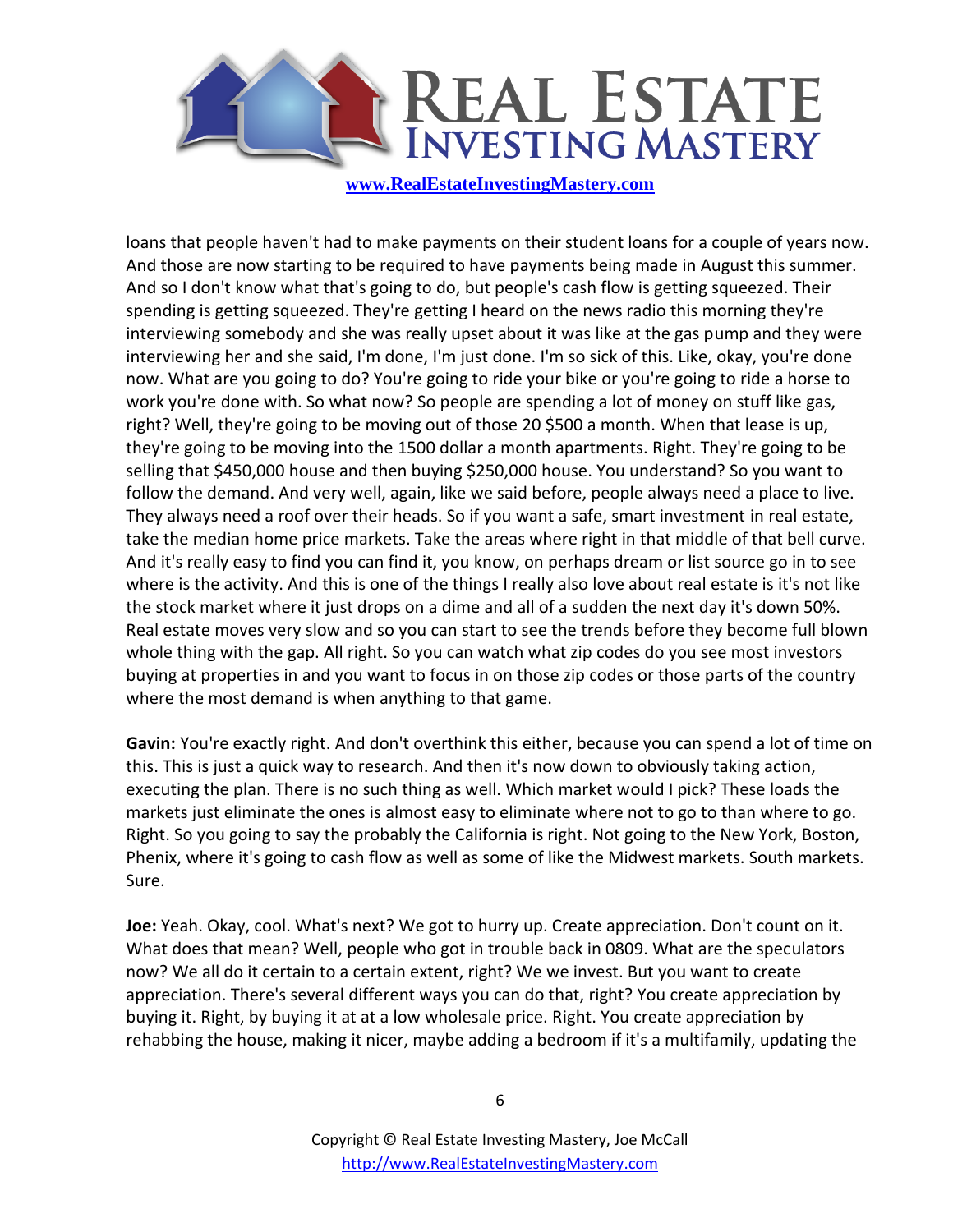

cabinets, you know, updating the flooring, getting rid of the trash, getting better tenants. So there's a lot of things that you can do to create appreciation, which is another reason why I love investing in real estate as an asset class as compared to the stock market. Okay, there is AB, if you were to buy a stock in test, so there is absolutely nothing you can do to create any value to Tesla stock. There's nothing you can do, right? Can you go and donate some time? Can you go and rehab anything at Tesla like no, you can't do anything to increase the value of that stock. But with real estate, you can there's a lot of things you can do. Maybe it's vending, adding new getting new vending machines at your your multifamily or getting covered parking if you're in Phenix or if it's a house, maybe adding a porch to the backyard with or, you know, what's doing really hot right now. Gavin, are these new I forget what they're called accessory dwelling units, 80 use or something like that, like out like other little sheds, sheds that you can put in your backyard. Right. That does a tremendous value increase to your property. So create appreciation. Never count on it, never speculate. I remember back before the market crash and I had a bunch of homes and I lost a ton of money. But I remember looking at the market thinking then real estate never goes down. Looking back at the last 50 years, real estate appreciates at an average of 8% nationwide. I'm going to be conservative and I'll I'll figure out count on 4% appreciation or whatever it was. Well, I got burnt. So that's really important to understand. Never count on appreciation, never expect create appreciation. You should always go into the mindset of creating appreciation. And you know, we're going to talk about this next with multiple exit strategies. Even if appreciation never happens, you should still be profiting on your deals. Why? Because the next point here is always buy for cash flow. Always buy for cash. If you're going to be buying and holding on a property, always buy for cash. Because let's say it doesn't appreciate, let's say it's depreciate. So let's say it loses half of its value. But guess what? Because you're buying within your buy box, right? You have your set firm criteria. It's always going to cash flow, which means you've got to have multiple exits whenever you buy a property, if you're going to rehab it or whatever, make sure you have multiple exits or be prepared to write it out. But you're not going to be losing your shorts. You're going to be investing for the cash flow.

## **Gavin:** Yep.

**Joe:** Cool. Yeah, we got one more. Gavin, you ready? One more step. If I can get it to click. Here we go. Know how? To do creative deals. This is super important if you want to prosper and profit in this coming recession. SELLERS You're not going to be able to pay them cash for the price that they want anymore. Right. You're going to have to like well, maybe I can get you I can pay you cash for this. But if you want that price as higher price, I might be able to get you that if whatever the maybe maybe you can lease it to me for a year or 2/1 and then I'll buy it. Maybe you can carry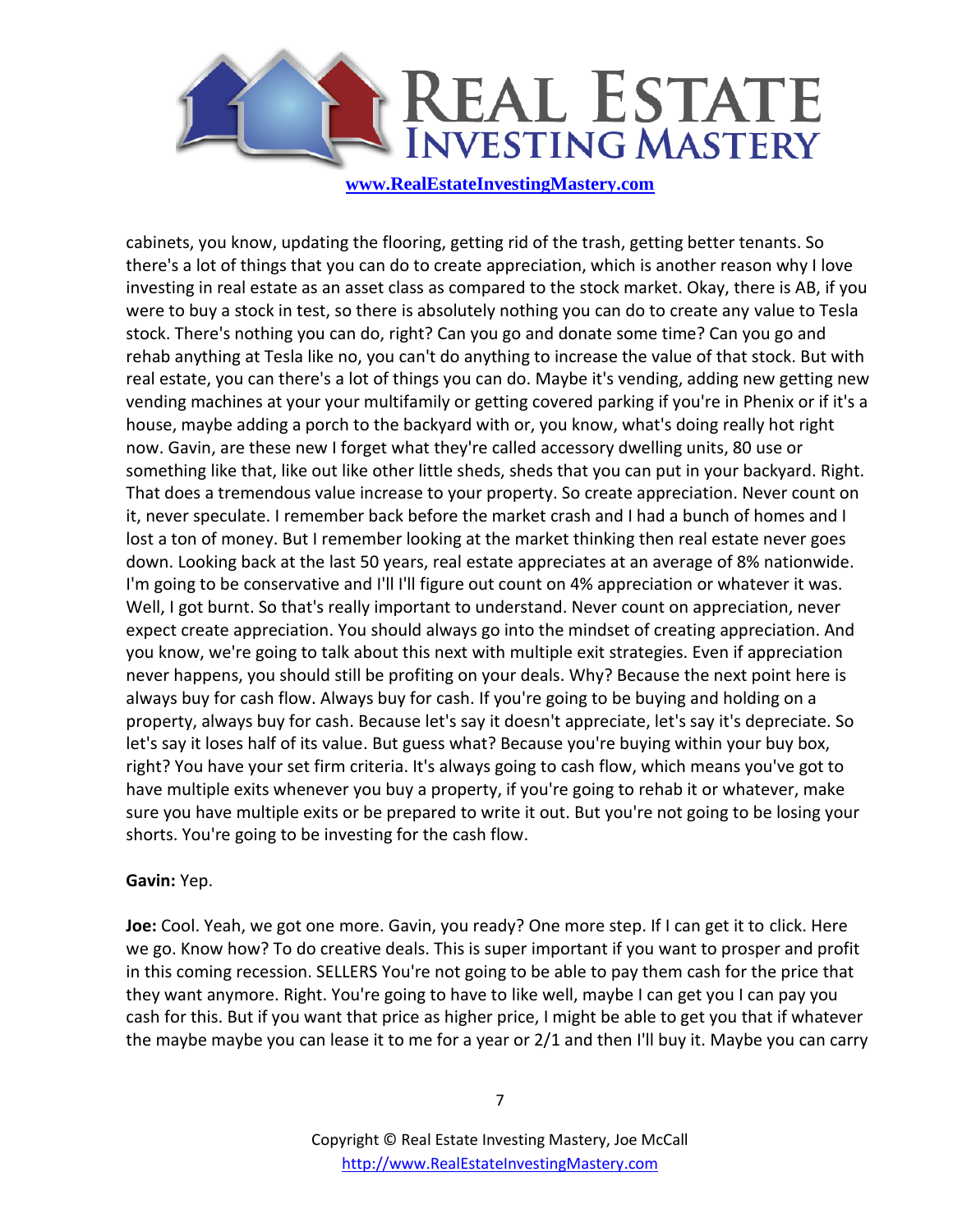

back some of the financing so you'll be able you'll be able to offer more to the sellers when you know how to do creative deals, creative deals like lease options or financing subject to's. Especially now as interest rates are going up, you better learn how to do subject choose if you're interested in cash flow because rents are going up, right? Guess what else? Interest rates, they're not. If you find a seller that's motivated that lost their job, people are starting to get laid off, too. By the way, Tesla just laid off 10% of their workforce right in the strong economy. You see all these help wanted signs everywhere and companies are laying people off well. So as people become motivated and they can't make their mortgage payments, they still have a really good mortgage. You need to be able to offer sellers creative deal structuring to fix the problems, to keep them from foreclosure, take over their mortgage for them, get them their equity. But later, while you take over their payments, rent it out, create really good cash flow on that deal. So everybody wins, the seller wins, you win and then the tenant buyers win that you put into those homes. So when anything to that game.

**Gavin:** Yeah I mean and I think that back to the gap Joe you were talking about with the 6 to 12 months because the seller's attitude is going to be all we should have sold. We should have sold when the market was high. And they want to wait for that number again. Right. And because they want to wait because they feel like now they've lost all this money, because the market's gone down, if you get it on the right terms, you can give them that price potentially on the right terms. So they still win. And that's going to be a massive value add to them and to you because you're not worried if it's a, let's say, a seller finance deal, you're not worried what you pay in them as long as you have a long term. And as Joe said, you cash flow in every single month.

**Joe:** Yep. All right, so, Keith, let's review them one more time. Never buy a property you can't wholesale, so stay in the wholesaling game. This is especially important. Now watch out for that gap that 6 to 12 months when sellers don't realize that their properties are worth less than they actually are. Make sure you're staying in the median price. Blue collar neighborhoods. There will always be a demand for housing. There are strong, healthy demand for housing in that median price range. Create appreciation. Never count on it, never speculate. Always buy for cash flow. Make sure you have multiple exits. Be prepared to ride it out. If you can't have that house and sell it for what you want it to, you'll be able to at least rent it out for good cash flow or Airbnb it and you got to learn how to do creative deals. We're going to be talking a lot more about these things in future episodes this week, but if you want more information, we have this PDF road map called REIT proof. You can get it for absolutely free. Just go to area proof dot com. It's a legit pdf you can. It takes you maybe an hour or two to read it. It's going to be really high level. We're going to show you recover these things in more detail. We're also going to show you the three or four or five